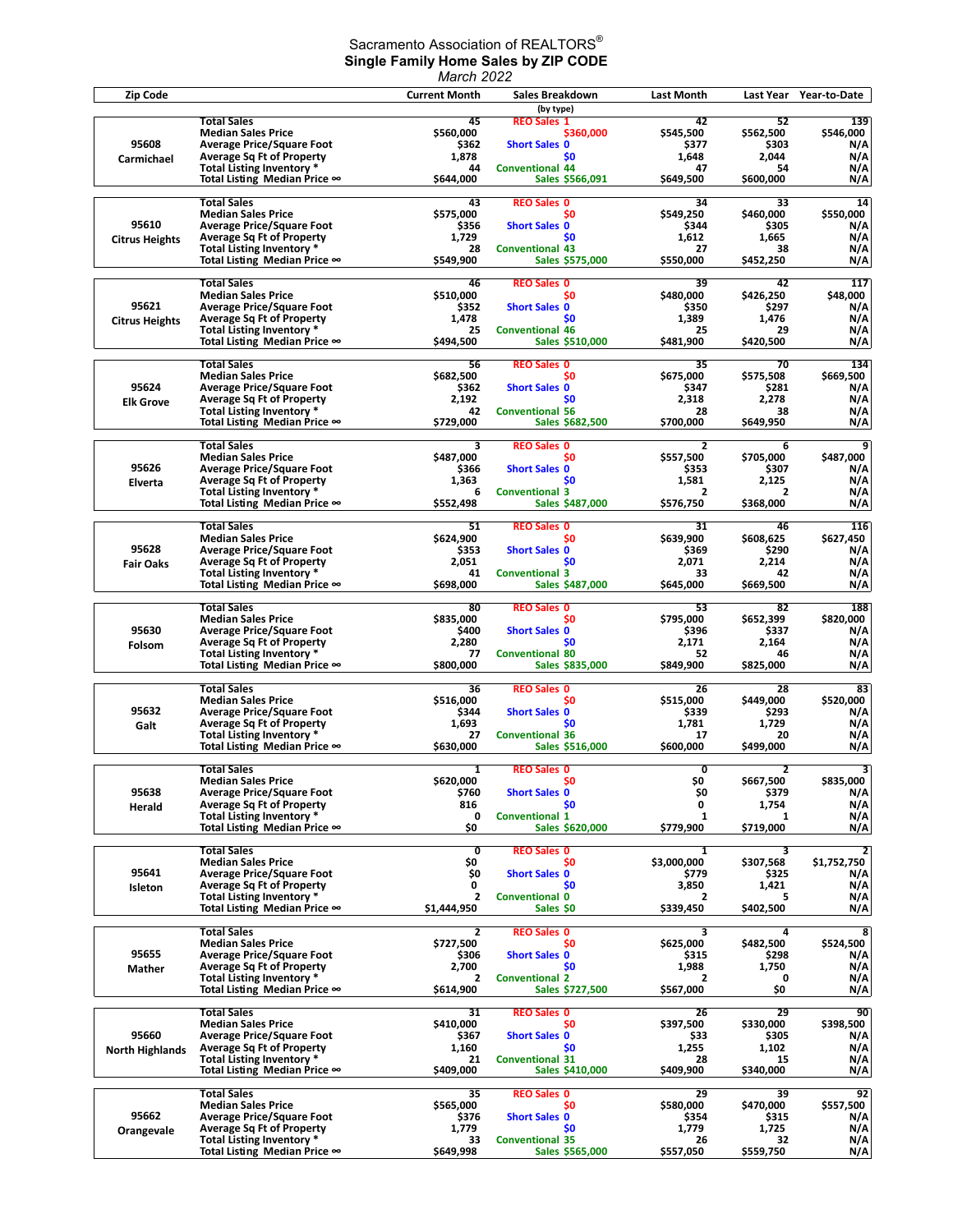## Sacramento Association of REALTORS $^\circ$ **Single Family Home Sales by ZIP CODE** *March 2022*

| Zip Code                 |                                                                      | <b>Current Month</b> | Sales Breakdown                           | Last Month         | Last Year            | Year-to-Date                |
|--------------------------|----------------------------------------------------------------------|----------------------|-------------------------------------------|--------------------|----------------------|-----------------------------|
|                          | <b>Total Sales</b>                                                   | 53                   | (by type)<br><b>REO Sales 0</b>           | 43                 | 49                   | 135                         |
|                          | <b>Median Sales Price</b>                                            | \$522,713            | \$0                                       | \$530,000          | \$455,000            | \$505,000                   |
| 95670                    | <b>Average Price/Square Foot</b>                                     | \$351                | <b>Short Sales 0</b>                      | \$330              | \$316                | N/A                         |
| Rancho Cordova           | <b>Average Sq Ft of Property</b><br>Total Listing Inventory *        | 1,625<br>23          | \$O<br><b>Conventional 53</b>             | 1,706<br>18        | 1,614<br>26          | N/A<br>N/A                  |
|                          | Total Listing Median Price ∞                                         | \$475,900            | Sales \$522,713                           | \$462,475          | \$430,000            | N/A                         |
|                          |                                                                      |                      |                                           |                    |                      |                             |
|                          | <b>Total Sales</b><br><b>Median Sales Price</b>                      | 19<br>\$470,000      | <b>REO Sales 0</b><br>\$0                 | 16<br>\$427,500    | 10<br>\$380,000      | 52<br>\$435,000             |
| 95673                    | <b>Average Price/Square Foot</b>                                     | \$381                | <b>Short Sales 0</b>                      | \$359              | \$291                | N/A                         |
| <b>Rio Linda</b>         | <b>Average Sq Ft of Property</b>                                     | 1,310                | \$0                                       | 1,321              | 1,451                | N/A                         |
|                          | Total Listing Inventory *<br>Total Listing Median Price ∞            | 8<br>\$437,500       | <b>Conventional 19</b><br>Sales \$470,000 | 15<br>\$485,000    | 7<br>\$470,000       | N/A<br>N/A                  |
|                          |                                                                      |                      |                                           |                    |                      |                             |
|                          | <b>Total Sales</b><br><b>Median Sales Price</b>                      | 10<br>\$720,000      | <b>REO Sales 1</b><br>\$680,000           | 8<br>\$697.450     | 16<br>\$593,450      | 23<br>\$705,000             |
| 95683                    | <b>Average Price/Square Foot</b>                                     | \$330                | <b>Short Sales 0</b>                      | \$300              | \$262                | N/A                         |
| Rancho Murieta           | <b>Average Sq Ft of Property</b>                                     | 2,344                | \$0                                       | 2,490              | 2,236                | N/A                         |
|                          | Total Listing Inventory *<br>Total Listing Median Price ∞            | 15<br>\$742,000      | <b>Conventional 9</b><br>Sales \$760,000  | 11<br>\$649,000    | 10<br>\$789,878      | N/A<br>N/A                  |
|                          |                                                                      |                      |                                           |                    |                      |                             |
|                          | <b>Total Sales</b><br><b>Median Sales Price</b>                      | 1<br>\$305,000       | <b>REO Sales 0</b><br>\$0                 | 1<br>\$675,000     | $\mathbf 0$<br>\$O   | $\overline{2}$<br>\$490,000 |
| 95690                    | <b>Average Price/Square Foot</b>                                     | \$203                | <b>Short Sales 0</b>                      | \$483              | \$0                  | N/A                         |
| <b>Walnut Grove</b>      | <b>Average Sq Ft of Property</b>                                     | 1,500                | \$0                                       | 1,397              | 0                    | N/A                         |
|                          | Total Listing Inventory *<br>Total Listing Median Price ∞            | 3<br>\$865,000       | <b>Conventional 1</b><br>Sales \$305,000  | $\mathbf 0$<br>\$0 | 3<br>\$965,000       | N/A<br>N/A                  |
|                          |                                                                      |                      |                                           |                    |                      |                             |
|                          | <b>Total Sales</b>                                                   | 4                    | <b>REO Sales 0</b>                        | 8                  | 5                    | 18                          |
| 95693                    | <b>Median Sales Price</b><br><b>Average Price/Square Foot</b>        | \$912,500<br>\$424   | \$0<br><b>Short Sales 0</b>               | \$815,000<br>\$444 | \$1,100,000<br>\$304 | \$815,000<br>N/A            |
| Wilton                   | <b>Average Sq Ft of Property</b>                                     | 2,435                | \$0                                       | 2,113              | 3,673                | N/A                         |
|                          | Total Listing Inventory *                                            | 7                    | <b>Conventional 4</b>                     | 10                 | 9                    | N/A                         |
|                          | Total Listing Median Price ∞                                         | \$1,100,000          | Sales \$9,125,000                         | \$1,475,000        | \$832,700            | N/A                         |
|                          | <b>Total Sales</b>                                                   | 31                   | <b>REO Sales 0</b>                        | 32                 | 32                   | 84                          |
| 95742                    | <b>Median Sales Price</b><br><b>Average Price/Square Foot</b>        | \$690,000<br>\$294   | \$0<br><b>Short Sales 0</b>               | \$629,500<br>\$306 | \$560,000<br>\$243   | \$657,500<br>N/A            |
| Rancho Cordova           | <b>Average Sq Ft of Property</b>                                     | 2,428                | \$0                                       | 2,169              | 2,381                | N/A                         |
|                          | Total Listing Inventory *                                            | 17                   | <b>Conventional 31</b>                    | 10                 | 4                    | N/A                         |
|                          | Total Listing Median Price $\infty$                                  | \$674,888            | Sales \$690,000                           | \$700,000          | \$569,450            | N/A                         |
|                          | <b>Total Sales</b>                                                   | 48                   | <b>REO Sales 0</b>                        | 32                 | 21                   | 107                         |
| 95757                    | <b>Median Sales Price</b>                                            | \$755,000            | \$0                                       | \$680,500          | \$565,000            | \$720,000                   |
| <b>Elk Grove</b>         | <b>Average Price/Square Foot</b><br><b>Average Sq Ft of Property</b> | \$348<br>2,282       | <b>Short Sales 0</b><br>\$O               | \$341<br>2,171     | \$279<br>2,157       | N/A<br>N/A                  |
|                          | Total Listing Inventory *                                            | 27                   | <b>Conventional 48</b>                    | 26                 | 14                   | N/A                         |
|                          | Total Listing Median Price ∞                                         | \$792,000            | Sales \$755,000                           | \$777,850          | \$585,000            | N/A                         |
|                          | <b>Total Sales</b>                                                   | 46                   | <b>REO Sales 0</b>                        | 43                 | 44                   | 131                         |
| 95758                    | <b>Median Sales Price</b>                                            | \$625,000            | \$0                                       | \$620,000          | \$500,000            | \$620,000                   |
| <b>Elk Grove</b>         | <b>Average Price/Square Foot</b><br><b>Average Sq Ft of Property</b> | \$357<br>1,818       | <b>Short Sales 0</b><br>\$O               | \$334<br>1,956     | \$303<br>1,878       | N/A<br>N/A                  |
|                          | Total Listing Inventory *                                            | 38                   | <b>Conventional 46</b>                    | 23                 | 29                   | N/A                         |
|                          | Total Listing Median Price ∞                                         | \$642,000            | Sales \$625,000                           | \$700,000          | \$508,894            | N/A                         |
|                          | <b>Total Sales</b>                                                   | $\overline{2}$       | <b>REO Sales 0</b>                        | 4                  | 5                    | 6                           |
| 95811                    | <b>Median Sales Price</b>                                            | \$842,000            | -SO                                       | \$762,500          | \$680,500            | \$842,000                   |
| Midtown/                 | <b>Average Price/Square Foot</b><br><b>Average Sq Ft of Property</b> | \$445<br>1,931       | <b>Short Sales 0</b><br>\$0               | \$497<br>1,743     | \$401<br>2,344       | N/A<br>N/A                  |
| Downtown                 | Total Listing Inventory *                                            | 5                    | <b>Conventional 2</b>                     | 8                  | 12                   | N/A                         |
|                          | Total Listing Median Price ∞                                         | \$449,999            | Sales \$842,000                           | \$755,000          | \$749,450            | N/A                         |
|                          | <b>Total Sales</b>                                                   | $\mathbf{z}$         | <b>REO Sales 0</b>                        | 1                  | 4                    | 4                           |
|                          | <b>Median Sales Price</b>                                            | \$857,500            | \$0                                       | \$750,000          | \$565,000            | \$802,500                   |
| 95814                    | <b>Average Price/Square Foot</b><br><b>Average Sq Ft of Property</b> | \$464<br>1,857       | <b>Short Sales 0</b><br>\$O               | \$441<br>1,702     | \$296<br>2,037       | N/A<br>N/A                  |
| Downtown                 | Total Listing Inventory *                                            | 5                    | <b>Conventional 2</b>                     | 2                  | 1                    | N/A                         |
|                          | Total Listing Median Price ∞                                         | \$795,000            | Sales \$857,500                           | \$1,637,500        | \$800,000            | N/A                         |
|                          | <b>Total Sales</b>                                                   | 15                   | <b>REO Sales 0</b>                        | 20                 | 26                   | 52                          |
| 95815                    | <b>Median Sales Price</b>                                            | \$345,000            | \$0                                       | \$351,500          | \$332,500            | \$350,000                   |
| Woodlake                 | <b>Average Price/Square Foot</b><br><b>Average Sq Ft of Property</b> | \$310<br>1,192       | <b>Short Sales 0</b><br>\$O               | \$332<br>1,049     | \$265<br>1,308       | N/A<br>N/A                  |
| <b>Noralto</b>           | Total Listing Inventory *                                            | 14                   | <b>Conventional 15</b>                    | 10                 | 9                    | N/A                         |
| S. Hagginwood            | Total Listing Median Price ∞                                         | \$349,500            | Sales \$345,000                           | \$414,450          | \$299,500            | N/A                         |
|                          | <b>Total Sales</b>                                                   | 10                   | <b>REO Sales 0</b>                        | 8                  | 12                   | 26                          |
| 95816                    | <b>Median Sales Price</b>                                            | \$722,500            | \$0                                       | \$735,000          | \$601,599            | \$719,500                   |
| Midtown/East             | <b>Average Price/Square Foot</b>                                     | \$520                | <b>Short Sales 0</b>                      | \$502              | \$508                | N/A                         |
| Sacramento               | <b>Average Sq Ft of Property</b><br>Total Listing Inventory *        | 1,666<br>11          | \$0<br><b>Conventional 10</b>             | 1,747<br>11        | 1,527<br>21          | N/A<br>N/A                  |
|                          | Total Listing Median Price $\infty$                                  | \$892,500            | Sales \$722,500                           | \$843,500          | \$774,000            | N/A                         |
|                          | <b>Total Sales</b>                                                   | 18                   | <b>REO Sales 0</b>                        | 8                  | 16                   | 38                          |
| 95817<br><b>Elmhurst</b> | <b>Median Sales Price</b>                                            | \$485,000            | \$0                                       | \$478,750          | \$461,500            | \$492,500                   |
| <b>Med Center</b>        | <b>Average Price/Square Foot</b>                                     | \$439                | <b>Short Sales 0</b>                      | \$447              | \$380                | N/A                         |
| North/Central            | <b>Average Sq Ft of Property</b><br>Total Listing Inventory *        | 1,180<br>10          | \$0<br><b>Conventional 18</b>             | 1,161<br>12        | 1,311<br>16          | N/A<br>N/A                  |
| Oak Park                 | Total Listing Median Price ∞                                         | \$587,000            | Sales \$485,000                           | \$562,450          | \$479,950            | N/A                         |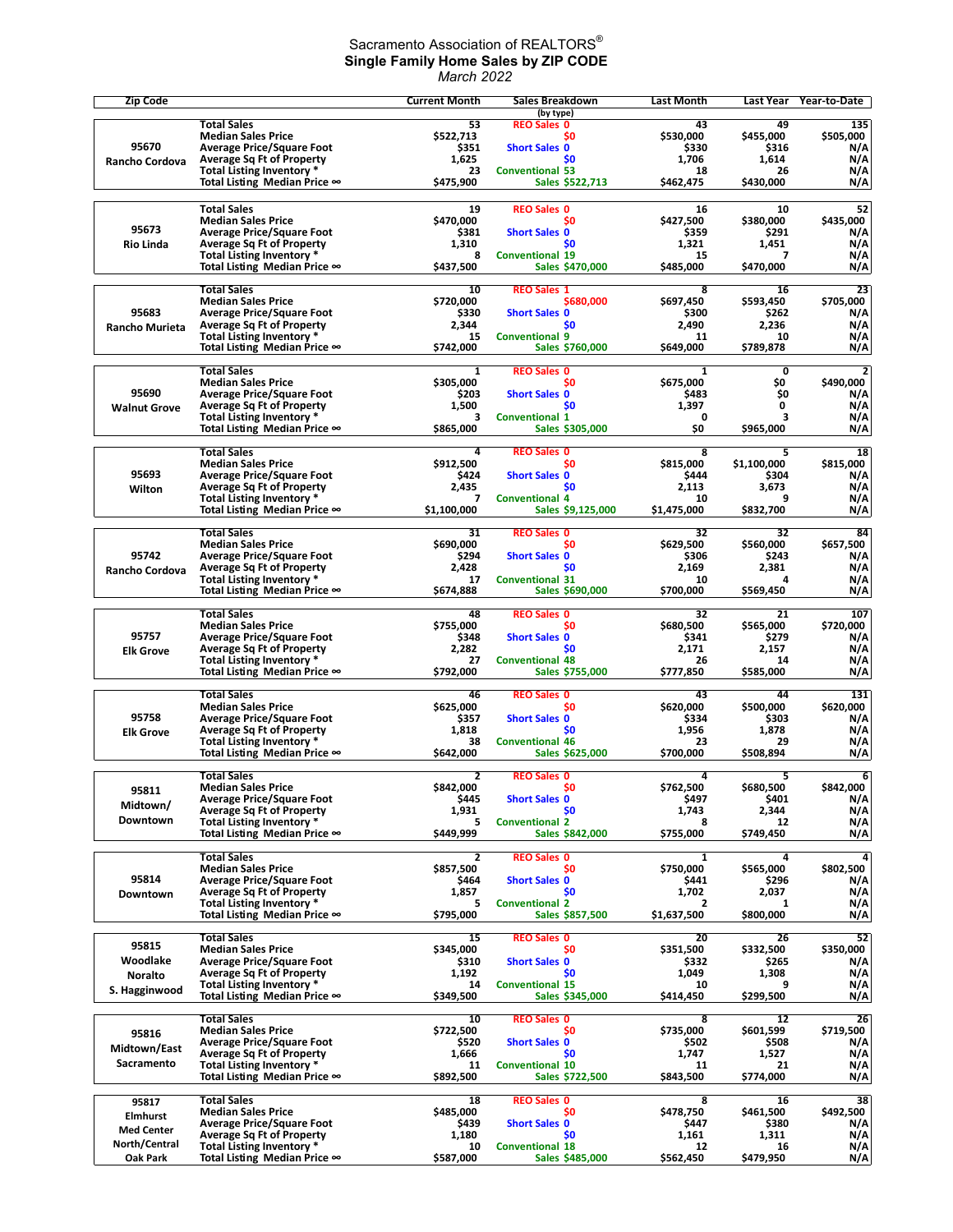## Sacramento Association of REALTORS $^\circ$ **Single Family Home Sales by ZIP CODE** *March 2022*

| <b>Zip Code</b>                       |                                                                      | <b>Current Month</b>           | Sales Breakdown                           | <b>Last Month</b>              | Last Year          | Year-to-Date                         |
|---------------------------------------|----------------------------------------------------------------------|--------------------------------|-------------------------------------------|--------------------------------|--------------------|--------------------------------------|
|                                       | <b>Total Sales</b>                                                   | 22                             | (by type)<br><b>REO Sales 0</b>           | 20                             | 21                 | 52                                   |
| 95818                                 | <b>Median Sales Price</b>                                            | \$835,000                      | \$0                                       | \$703.050                      | \$626,000          | \$775,000                            |
| <b>Land Park</b>                      | <b>Average Price/Square Foot</b>                                     | \$562<br>1,750                 | <b>Short Sales 0</b><br>\$0               | \$534<br>1,537                 | \$501<br>1,327     | N/A                                  |
| <b>Curtis Park</b>                    | <b>Average Sq Ft of Property</b><br>Total Listing Inventory *        | 16                             | <b>Conventional 22</b>                    | 14                             | 19                 | N/A<br>N/A                           |
|                                       | Total Listing Median Price ∞                                         | \$699,000                      | Sales \$835,000                           | \$852,000                      | \$669,000          | N/A                                  |
|                                       | <b>Total Sales</b>                                                   | 25                             | <b>REO Sales 0</b>                        | 18                             | 21                 | 64                                   |
|                                       | <b>Median Sales Price</b>                                            | \$810,000                      | \$0                                       | \$767,550                      | \$740,000          | \$772,500                            |
| 95819                                 | <b>Average Price/Square Foot</b>                                     | \$573                          | <b>Short Sales 0</b>                      | \$527                          | \$507              | N/A                                  |
| <b>East Sacramento</b>                | <b>Average Sq Ft of Property</b><br>Total Listing Inventory *        | 1,650<br>11                    | \$0<br><b>Conventional 25</b>             | 1,719<br>8                     | 1,675<br>17        | N/A<br>N/A                           |
|                                       | Total Listing Median Price ∞                                         | \$722,450                      | Sales \$810,000                           | \$714,888                      | \$874,450          | N/A                                  |
|                                       |                                                                      |                                |                                           |                                |                    |                                      |
| 95820                                 | <b>Total Sales</b><br><b>Median Sales Price</b>                      | 44<br>\$420,375                | <b>REO Sales 0</b><br>\$0                 | 36<br>\$395.000                | 30<br>\$345,000    | 112<br>\$410,000                     |
| <b>Tahoe Park</b>                     | <b>Average Price/Square Foot</b>                                     | \$392                          | <b>Short Sales 0</b>                      | \$406                          | \$333              | N/A                                  |
| <b>Colonial Village</b>               | <b>Average Sq Ft of Property</b>                                     | 1,172                          | \$0                                       | 1,090                          | 1,107              | N/A                                  |
| S. Oak Park                           | Total Listing Inventory *<br>Total Listing Median Price ∞            | 26<br>\$426,000                | <b>Conventional 44</b><br>Sales \$420,375 | 25<br>\$415,000                | 30<br>\$396,950    | N/A<br>N/A                           |
|                                       |                                                                      |                                |                                           |                                |                    |                                      |
|                                       | <b>Total Sales</b>                                                   | 24<br>\$525,000                | <b>REO Sales 0</b><br>\$0                 | 22<br>\$520,000                | 35<br>\$440,000    | 66                                   |
| 95821                                 | <b>Median Sales Price</b><br><b>Average Price/Square Foot</b>        | \$356                          | <b>Short Sales 0</b>                      | \$325                          | \$295              | \$517,000<br>N/A                     |
| N. Arden Arcade                       | <b>Average Sq Ft of Property</b>                                     | 1,625                          | \$0                                       | 1,974                          | 1,590              | N/A                                  |
|                                       | Total Listing Inventory *                                            | 12                             | <b>Conventional 24</b>                    | 20                             | 21                 | N/A                                  |
|                                       | Total Listing Median Price ∞                                         | \$587,000                      | Sales \$525,000                           | \$550,000                      | \$425,000          | N/A                                  |
| 95822                                 | <b>Total Sales</b>                                                   | 37                             | <b>REO Sales 0</b>                        | 33                             | 36                 | 111                                  |
|                                       | <b>Median Sales Price</b>                                            | \$460,000                      | \$0                                       | \$460,000                      | \$363,750          | \$450,000                            |
| S. Land Park<br><b>Hollywood Park</b> | <b>Average Price/Square Foot</b><br><b>Average Sq Ft of Property</b> | \$356<br>1,399                 | <b>Short Sales 0</b><br>\$0               | \$360<br>1,407                 | \$328<br>1,344     | N/A<br>N/A                           |
| <b>Golf Course Terr.</b>              | Total Listing Inventory *                                            | 20                             | <b>Conventional 37</b>                    | 19                             | 19                 | N/A                                  |
|                                       | Total Listing Median Price ∞                                         | \$486,000                      | Sales \$460,000                           | \$439,000                      | \$444,500          | N/A                                  |
|                                       | <b>Total Sales</b>                                                   | 38                             | <b>REO Sales 0</b>                        | 29                             | 35                 | 108                                  |
| 95823                                 | <b>Median Sales Price</b>                                            | \$458,000                      | \$0                                       | \$450,000                      | \$378,000          | \$450,000                            |
| S. Sacramento                         | <b>Average Price/Square Foot</b>                                     | \$321                          | <b>Short Sales 0</b>                      | \$324                          | \$275              | N/A                                  |
| Parkway                               | <b>Average Sq Ft of Property</b><br>Total Listing Inventory *        | 1,490<br>20                    | \$0<br><b>Conventional 38</b>             | 1,412<br>20                    | 1,410<br>21        | N/A<br>N/A                           |
| <b>Valley Hi</b>                      | Total Listing Median Price ∞                                         | \$475,000                      | Sales \$458,000                           | \$449,975                      | \$370,000          | N/A                                  |
|                                       |                                                                      |                                |                                           |                                |                    |                                      |
| 95824                                 | <b>Total Sales</b><br><b>Median Sales Price</b>                      | 17<br>\$370,000                | <b>REO Sales 0</b><br>\$0                 | 16<br>\$372,500                | 19<br>\$335,000    | 44<br>\$370,000                      |
| S. City Farms                         | <b>Average Price/Square Foot</b>                                     | \$344                          | <b>Short Sales 0</b>                      | \$353                          | \$285              | N/A                                  |
| <b>Fruitridge Manor</b>               | <b>Average Sq Ft of Property</b>                                     | 1,133                          | \$0                                       | 1,109                          | 1,234              | N/A                                  |
| Avondale                              | Total Listing Inventory *<br>Total Listing Median Price ∞            | 15<br>\$399,500                | <b>Conventional 17</b><br>Sales \$370,000 | 12<br>\$379,999                | 9<br>\$329,900     | N/A<br>N/A                           |
|                                       |                                                                      |                                |                                           |                                | 0                  |                                      |
| 95825                                 | <b>Total Sales</b><br><b>Median Sales Price</b>                      | 12<br>\$540,750                | <b>REO Sales 0</b><br>\$0                 | 6<br>\$452,450                 | 13<br>\$427,000    | 25<br>\$494,900                      |
| S. Arden Arcade                       | <b>Average Price/Square Foot</b>                                     | \$359                          | <b>Short Sales 0</b>                      | \$336                          | \$269              | N/A                                  |
| Sierra Oaks                           | <b>Average Sq Ft of Property</b>                                     | 1,527                          | \$0                                       | 1,381                          | 1,710              | N/A                                  |
| <b>Campus Commons</b>                 | Total Listing Inventory *<br>Total Listing Median Price $\infty$     | 10<br>\$447,500                | <b>Conventional 12</b><br>Sales \$540,750 | 8<br>\$522,500                 | 8<br>\$450,000     | N/A<br>N/A                           |
|                                       |                                                                      |                                |                                           |                                |                    |                                      |
| 95826                                 | <b>Total Sales</b>                                                   | 28                             | <b>REO Sales 0</b>                        | 25                             | 26                 | 86                                   |
| <b>College Glen</b>                   | <b>Median Sales Price</b><br><b>Average Price/Square Foot</b>        | \$530,500<br>\$368             | \$0<br><b>Short Sales 0</b>               | \$505,000<br>\$357             | \$450,000<br>\$320 | \$507,500<br>N/A                     |
| La Riviera                            | <b>Average Sq Ft of Property</b>                                     | 1,495                          | \$0                                       | 1,465                          | 1,439              | N/A                                  |
| Rosemont                              | Total Listing Inventory *                                            | 22                             | <b>Conventional 28</b>                    | 16                             | 12                 | N/A                                  |
|                                       | Total Listing Median Price ∞                                         | \$482,800                      | Sales \$530,500                           | \$499,900                      | \$450,000          | N/A                                  |
|                                       | <b>Total Sales</b>                                                   | 20                             | <b>REO Sales 0</b>                        | 21                             | 11                 | 55                                   |
| 95827                                 | <b>Median Sales Price</b>                                            | \$478,500                      | \$0                                       | \$470,000                      | \$390,000          | \$467,000                            |
| Lincoln Village                       | <b>Average Price/Square Foot</b><br><b>Average Sq Ft of Property</b> | \$357<br>1,415                 | <b>Short Sales 0</b><br>\$0               | \$324<br>1,552                 | \$298<br>1,360     | N/A<br>N/A                           |
|                                       | Total Listing Inventory *                                            | 9                              | <b>Conventional 20</b>                    | 8                              | 11                 | N/A                                  |
|                                       | Total Listing Median Price ∞                                         | \$429,500                      | Sales \$478,500                           | \$450,000                      | \$410,000          | N/A                                  |
|                                       | <b>Total Sales</b>                                                   | 34                             | <b>REO Sales 0</b>                        | 37                             | 35                 | 108                                  |
|                                       | <b>Median Sales Price</b>                                            | \$489,500                      | \$0                                       | \$450,000                      | \$405,000          | \$461,000                            |
| 95828                                 | <b>Average Price/Square Foot</b><br><b>Average Sq Ft of Property</b> | \$338<br>1,487                 | <b>Short Sales 0</b><br>\$0               | \$329<br>1,431                 | \$256<br>1,631     | N/A<br>N/A                           |
| Florin                                | Total Listing Inventory *                                            | 41                             | <b>Conventional 34</b>                    | 20                             | 31                 | N/A                                  |
|                                       | Total Listing Median Price ∞                                         | \$450,000                      | Sales \$489,500                           | \$435,000                      | \$429,000          | N/A                                  |
|                                       | <b>Total Sales</b>                                                   | 35                             | <b>REO Sales 0</b>                        | 29                             | 30                 | 89                                   |
|                                       | <b>Median Sales Price</b>                                            | \$630,000                      | \$0                                       | \$580,000                      | \$487,500          | \$620,000                            |
| 95829                                 | <b>Average Price/Square Foot</b>                                     | \$342                          | <b>Short Sales 0</b>                      | \$337                          | \$291              | N/A                                  |
| Vineyard                              | <b>Average Sq Ft of Property</b><br>Total Listing Inventory *        | 2,061<br>30                    | \$0<br><b>Conventional 35</b>             | 1,992<br>28                    | 1,809<br>18        | N/A<br>N/A                           |
|                                       | Total Listing Median Price ∞                                         | \$637,000                      | Sales \$630,000                           | \$649,000                      | \$737,500          | N/A                                  |
|                                       |                                                                      |                                |                                           |                                |                    |                                      |
|                                       | <b>Total Sales</b><br><b>Median Sales Price</b>                      | $\overline{\mathbf{0}}$<br>\$0 | <b>REO Sales 0</b><br>\$0                 | $\overline{\mathbf{0}}$<br>\$0 | 1<br>\$695,000     | $\overline{\mathbf{1}}$<br>\$900,000 |
| 95830                                 | <b>Average Price/Square Foot</b>                                     | \$0                            | <b>Short Sales 0</b>                      | \$0                            | \$494              | N/A                                  |
| <b>East Florin Road</b>               | <b>Average Sq Ft of Property</b>                                     | 0<br>3                         | \$0                                       | 0                              | 1,408              | N/A                                  |
|                                       | Total Listing Inventory *<br>Total Listing Median Price ∞            | \$1,599,900                    | <b>Conventional 0</b><br>Sales \$0        | $\overline{2}$<br>\$1,299,450  | 1<br>\$400,000     | N/A<br>N/A                           |
|                                       |                                                                      |                                |                                           |                                |                    |                                      |